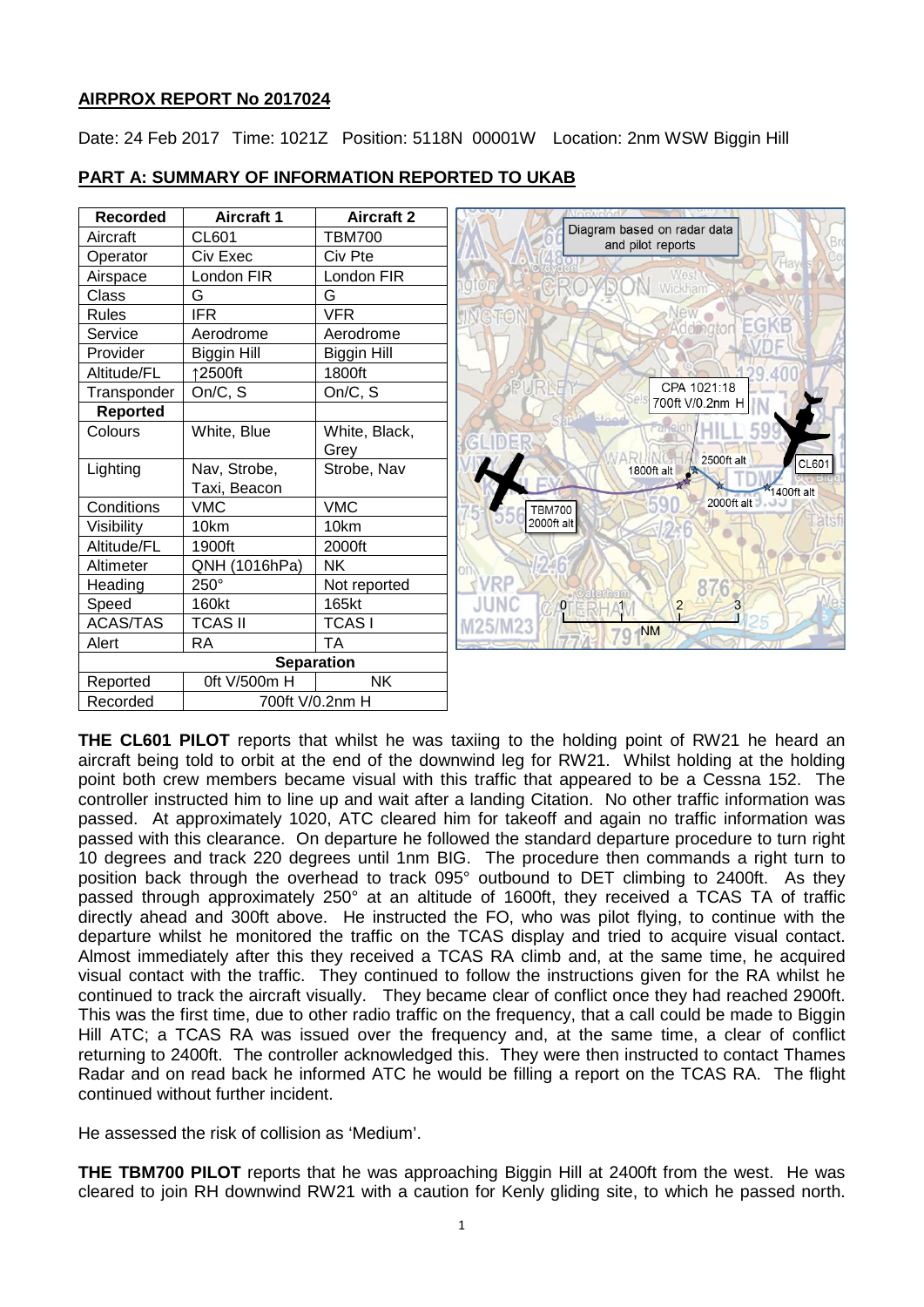As he called joining downwind he was instructed to orbit. He was descending at this time to join so he stopped his decent at 2000ft and held. He believes there was traffic in the circuit ahead of him which was the cause of his delay. He was between Biggin Hill and Kenley so could not extend far to the west, and he was aware there was circuit traffic and so did not wish to descend any further in case of conflict with that traffic. He heard the Challenger being cleared to take off and he believed it was given a right turn at one mile climbing to 2400ft. He was orbiting and looking for the aircraft knowing it was heading in his direction. As he turned towards the south and west he saw the aircraft was already climbing above him; at that point it was close but he didn't know where it was heading. The other pilot saw him and pulled up, he thinks he also pushed forward for a few moments but by the time he had seen him realistically the Airprox was over. He believes that with a right turn back into the overhead from RW21 there was always going to be a conflict with him orbiting on the downwind leg, and only altitude was going to separate him from the other aircraft. He believes that had he been told to orbit at a prescribed altitude separated from the circuit traffic, and the other pilot instructed not to turn back until above that altitude, that would have been the only way to ensure separation, although he comments that this is easy to say afterwards.

**THE BIGGIN HILL CONTROLLER** reports that he was on duty as an OJTI in the combined position of Tower and Approach with a student under a high workload. The CL601 was departing from RW21 at Biggin Hill on the standard departure route which is a right turn back to the overhead climbing to 2400ft. The TBM700 had been holding to the west of the field waiting to join the visual right-hand circuit for RW21 and was instructed to join downwind. The circuit altitude at Biggin is 1600ft, but it appears that the TBM700 joined at 2000ft, leading to a confliction with the departing jet, which received a TCAS RA and climbed to resolve the confliction. The weather was good VFR and the traffic level was high, which probably lead to the failure to monitor the joining traffic's level.

# **Factual Background**

The weather at Biggin Hill was recorded as follows:

METAR EGKB 241020Z 30009KT 280V340 9999 SCT025 05/00 Q1016

### **Analysis and Investigation**

# **CAA ATSI**

An Airprox was reported by the pilot of a Bombardier Canadair Challenger CL601-3A (CL601) when it came into proximity with a Socata TBM700 approximately 2.5nm west of Biggin Hill. The CL601 (code 2233) was an IFR departure from Biggin Hill in receipt of an Aerodrome Control Service from Biggin Hill Tower. The TBM700 (code 7047) was inbound to Biggin Hill, VFR, also in receipt of an Aerodrome Control Service from Biggin Hill Tower. ATSI had access to reports from the pilot of the CL601 and the air traffic controllers involved. A full field investigation and an interview with the controllers was undertaken. The local area radar and radio recordings were also reviewed. Screenshots produced in this report are provided using recordings of the Swanwick MRT Radar. Levels indicated are altitudes. All times UTC.

At 1003:18 the CL601 called Biggin Hill Tower to request start-up.

At 1007:23 the CL601 called for taxi and a departure from Runway 21 was agreed.

At 1009:15 the controller issued the departure clearance to the CL601 which consisted of a 'LYD 2' departure and instructions to climb to 2400ft. The SSR code of 2233 was assigned.

At 1016:02 (Figure 1) the TBM700 called Biggin Hill Tower and Approach (the two ATC services were combined). The TBM700 was approximately 12nm west of Biggin Hill. The controller asked the TBM700 to standby for joining clearance and then continued with other tasks, including the issue of a conditional line-up clearance to the CL601.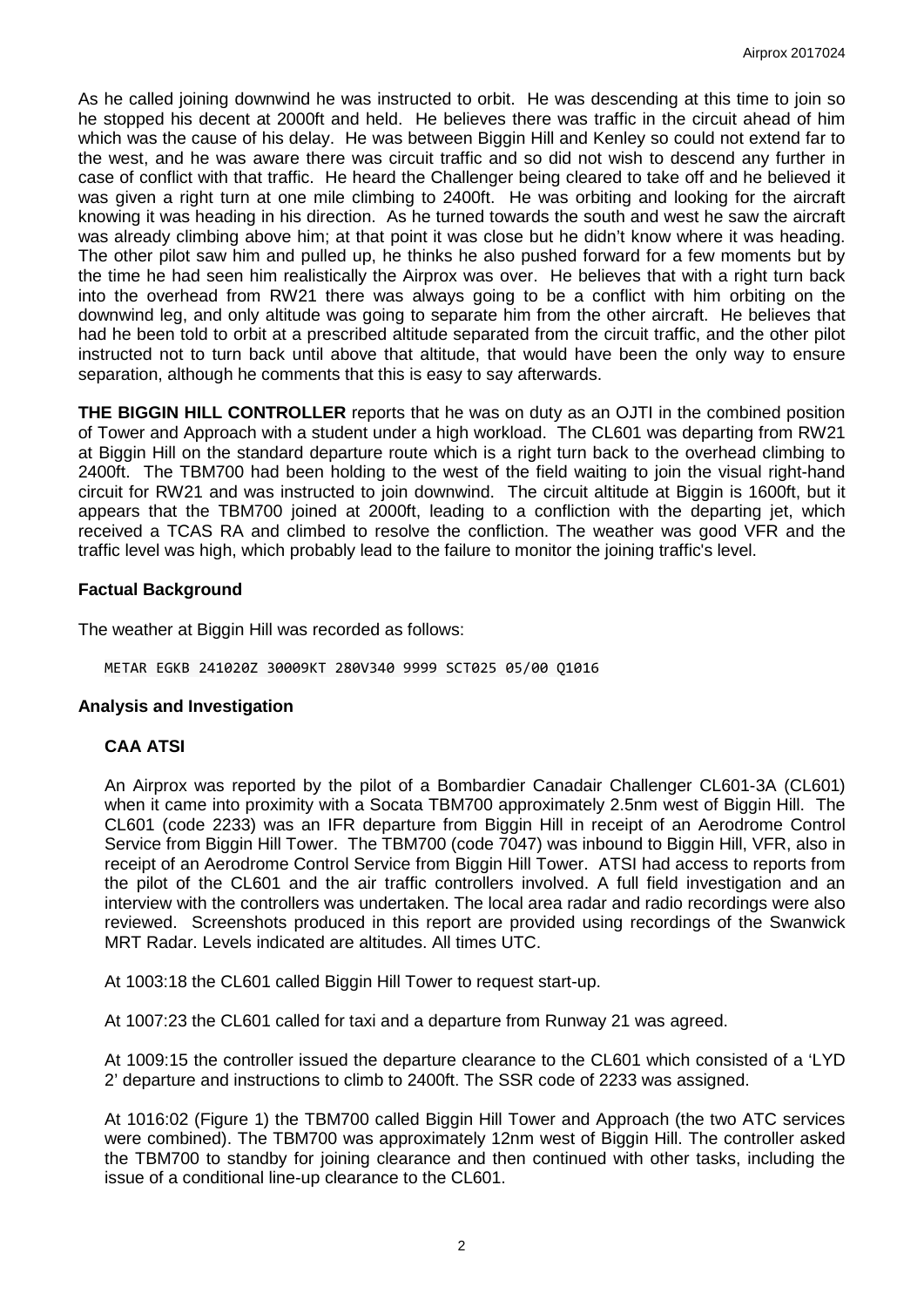

Figure 1 – 1016:02

At 1017:08 (Figure 2) the controller returned to the TBM700 who reported at 7nm and 2000ft to request joining instructions.



Figure 2 - 1017:08

At 1017:25 the controller advised the TBM700 to expect a right-hand circuit for runway 21 and to report at 5nm – SSR code 7047 was issued. As the TBM700 immediately reported approaching 5nm, the controller instructed the pilot to hold and that they would call them back.

At 1019:10 the controller cleared the CL601 for take-off.

At 1019:42 (Figure 3) the controller instructed the TBM700 to join downwind right-hand for runway 21, and to report downwind. The TBM700 was in a left hand orbit 5.8nm west of Biggin Hill at this time. Information was issued concerning the traffic ahead, and that the TBM700 was number 3 in the traffic sequence.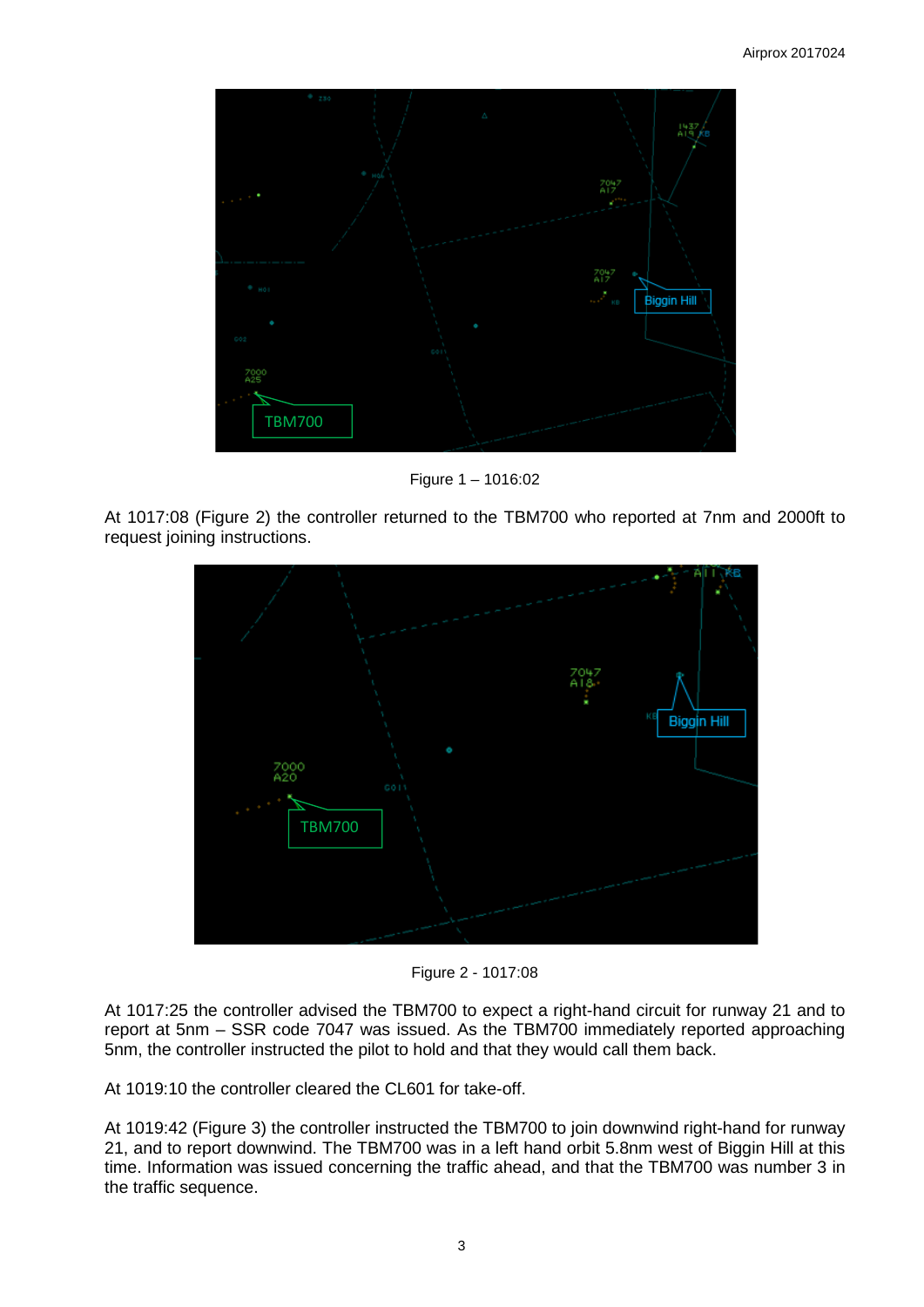

Figure 3 – 1019:42

At 1020:55 (Figure 4) the CL601 was airborne and passing an indicated 1800ft having made a right turn after departure as required by local procedures.



Figure 4 - 1020:55

CPA occurred between 1021:12 (Figure 5) and 1021:18 (Figure 6) with the minimum distance indicating 0.2nm and 700ft in both screenshots.





At 1021:26 the CL601 pilot reported that they had climbed to 2800ft in response to a TCAS RA.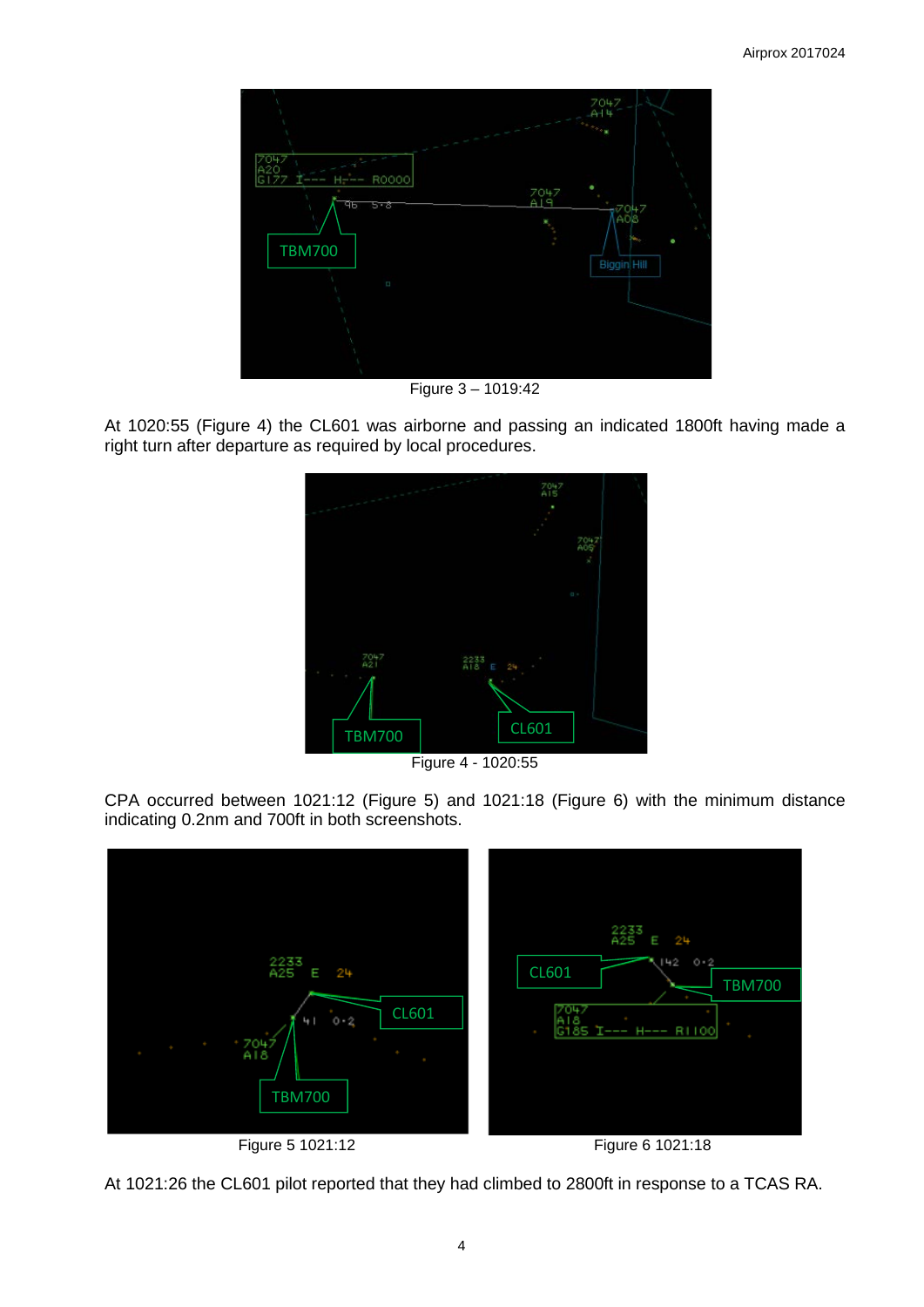The provision of Aerodrome and Approach Control services at Biggin Hill were combined, as they are routinely. These services were being provided by a trainee controller under the supervision of an On-the-job Training Instructor (OJTI). The trainee controller was approaching a standard just prior to validation (formal qualification), and had sufficient experience and capability to handle the heavy traffic loading that was prevalent at the time. The OJTI had in excess of 20 years' experience at Biggin Hill.

Biggin Hill is located outside controlled airspace and has an Aerodrome Traffic Zone established to a radius of 2nm and extending to 2000ft. The airspace remains Class G. From 2500ft above Biggin Hill is the London TMA which is designated Class A.

IFR departures from RW21 are required to follow a set noise abatement procedure (Figure 7):

#### (a) Runway 21 Departures

- (i) After passing the upwind end of the runway, turn right to make good a track of 220° MAG. At 1.0 DME BIG commence right turn on the appropriate Standard Departure Route to pass over the BIG VOR/DME, or establish on track as instructed by ATC. Due to the radius of the turn, speed control will be required to achieve the required flight path. Suggested maximum speed is 185 kts.
- (ii) Due to the proximity of Kenley gliding site during the right turn remain within 4 nm DME BIG.
- (iii) Due to the proximity of City airport traffic avoid any deviation north of the prescribed track.

#### Figure 7 – Noise abatement procedures

As Biggin Hill is situated underneath the London TMA, IFR departure clearances are subject to co-ordination with Thames Radar, the TC sector responsible for traffic in this area of the London TMA. The initial clearance is obtained by the Air Traffic Control Assistant, but the actual permission for the aircraft to depart (known as the release) is obtained directly by the Tower Controller from TC. Biggin Hill Tower has an Aerodrome Traffic Monitor (ATM) to enable the controllers to gain a wider knowledge of local traffic than is possible from visual sighting from the VCR alone.

The SSR code 7047 is a London Terminal Control (TC) code which is delegated for Biggin Hill to use for traffic which is working that unit. Whilst the primary purpose of this code is for conspicuity, it helps TC identify which unit an aircraft is working. Additionally, applying this code helps the situational awareness of the Biggin Hill controllers when combined with using the ATM. Aircraft using this code are not positively identified and heights indicated are not verified. There should be no expectation that a surveillance service is being afforded by selecting this code.

The TBM700 request for joining clearance at 7nm was timely and consistent with the range most inbound VFR aircraft request such a clearance. At interview the controllers did observe that they were surprised by the speed of the TBM700, which the radar recordings endorse. In Figure 3 and Figure 6, the ground speed of the TBM700 can be seen to be 177kts and 185kts respectively, somewhat higher than the speed most light aircraft join the circuit at.

The OJTI and trainee were both interviewed and confirmed that Traffic Information, including that pertaining to departing aircraft, should be passed to VFR joining traffic when they are cleared to join the circuit. In addition, Traffic Information should be passed to departing IFR aircraft about VFR circuit joining aircraft when appropriate prior to departure. Neither aircraft in this occurrence were advised about the other aircraft. The combination of a high level of traffic, the training environment for the Air Traffic Controllers and the relative high speed of the inbound TBM700 are likely to have contributed to the oversight in providing Traffic Information. Both the trainee controller and OJTI commented that had they been less busy, it was likely that they would have noted the inbound track and speed of the TBM700 sooner. They would then have tactically controlled either the inbound track of the TBM700 or delayed the CL601 departure to ensure more segregation of traffic. There is, however, no requirement for ATC to separate aircraft, even with the provision of Traffic Information - under an Aerodrome and Approach Control Service in Class G airspace a controller is not required to separate IFR from VFR flights and pilots remain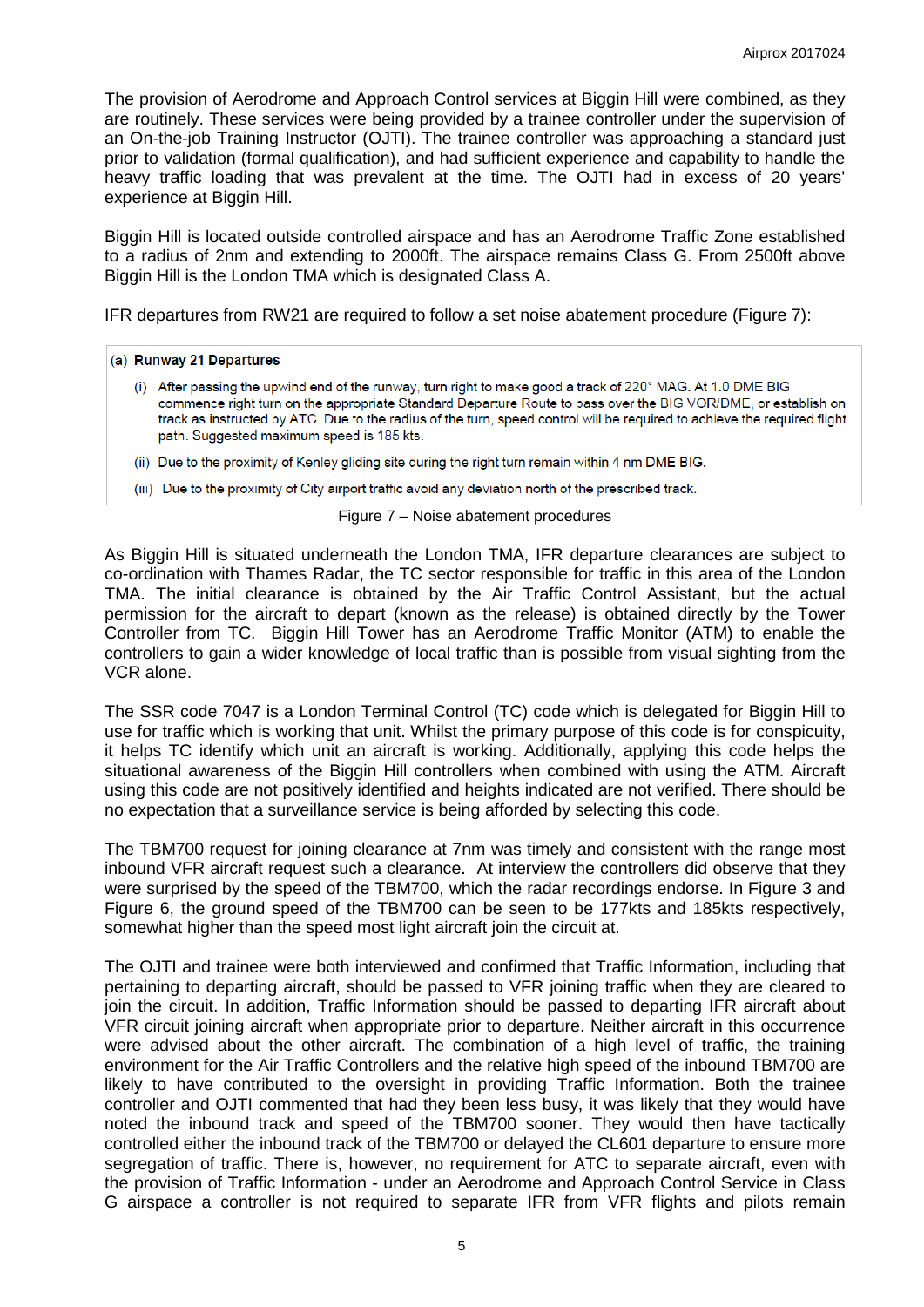responsible for their own collision avoidance. The absence of Traffic Information to either aircraft was a missed opportunity for either aircrew to gain situational awareness and conduct their flights to ensure that the flight paths did not bring them into proximity.

### **UKAB Secretariat**

The CL601 and TBM700 pilots shared an equal responsibility for collision avoidance and not to operate in such proximity to other aircraft as to create a collision hazard<sup>[1](#page-5-0)</sup>. If the incident geometry is considered as converging then the TBM700 pilot was required to give way to the CL601<sup>[2](#page-5-1)</sup>. An aircraft operated on or in the vicinity of an aerodrome shall conform with or avoid the pattern of traffic formed by other aircraft in operation<sup>[3](#page-5-2)</sup>.

## **Summary**

An Airprox was reported when a CL601 and a TBM700 flew into proximity at 1021 on Friday  $24<sup>th</sup>$ February 2017. Both pilots were operating in VMC in receipt of an Aerodrome Control Service from Biggin Hill, the CL601 pilot under IFR and the TBM700 under VFR.

## **PART B: SUMMARY OF THE BOARD'S DISCUSSIONS**

Information available consisted of reports from the pilots of both aircraft, radar photographs/video recordings, a report from the air traffic controller involved and a report from the appropriate ATC authority.

The Board began their discussions by looking at the actions of the controllers. Acknowledging that the busy R/T increased the controller's workload, members were surprised that the experienced OJTI did not assimilate the speed of the TBM700, and was apparently not aware that a TBM700 will fly faster than most light aircraft. Members were also concerned that the controllers assumed the TBM700 would be at an altitude of 1600ft but did not instruct the aircraft to join at that height, thereby not agreeing an altitude at which to transit into the visual circuit with the TBM700 pilot. This was especially relevant given that they knew the CL601 would be departing and climbing to the north, through the TBM700's track. The Board quickly agreed that the ATCO should have at least passed Traffic Information to both aircraft to ensure the pilots had information available to enhance their Situational Awareness regarding the other traffic. Although there is no requirement to separate IFR and VFR traffic in Class G airspace the Board opined that it would have been prudent for the controllers to have held the CL601 on the ground either until Traffic Information had been passed (and acknowledged) or the TBM700 was established downwind.

The Board then turned to the actions of the CL601 crew. In the absence of any Traffic Information on the TBM700, they had adopted the standard departure routing which would have required considerable attention to in-cockpit instruments as part of their IFR departure climb and turn. Having then been alerted by the aircraft's TCAS, the CL601 crew had correctly followed the TCAS RA commands and had also visually acquired the TBM700. Other than a reminder of the need to maintain a robust lookout in Class G airspace even when under IFR, the Board opined that there was little more the CL601 crew could have done in the circumstances given that they were not aware of the TBM700. For his part, the Board noted that the TBM700 pilot was aware that the CL601 was departing and heading in his direction. He commented that he was already in his orbit at that point and members opined that he would have been better served in maintaining this orbit further west rather than proceeding to the downwind given that there was a likely conflict situation unfolding. However, it was accepted that he had been given clearance to join downwind by ATC (only 30secs after the CL601 had been cleared to take off), and so he had proceeded on that basis presumably in the belief that ATC would have sequenced the 2 aircraft.

 $\overline{\phantom{a}}$ 

<span id="page-5-0"></span><sup>1</sup> SERA.3205 Proximity.

<span id="page-5-1"></span><sup>2</sup> SERA.3210 Right-of-way (c)(2) Converging.

<span id="page-5-2"></span><sup>&</sup>lt;sup>3</sup> SERA.3225 Operation on and in the Vicinity of an Aerodrome.